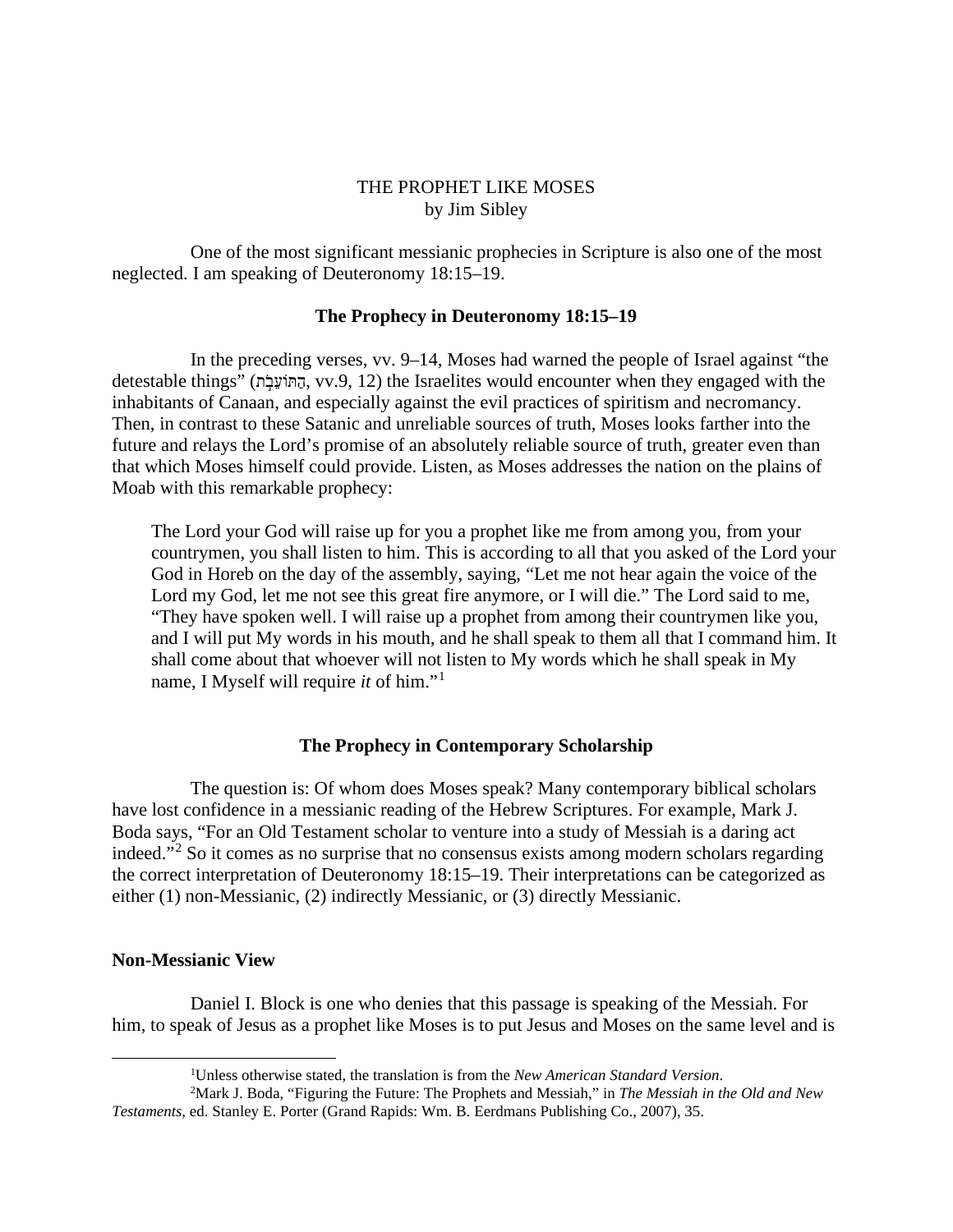therefore "demeaning."[3](#page-1-0) Tremper Longman III concurs by saying, "It is impossible to establish that any passage in its original literary and historical context must or even should be understood as portending a future messianic figure."[4](#page-1-1) Of course, this is also the position of Jewish anti-Christian polemicists.<sup>[5](#page-1-2)</sup>

If not of the Messiah, then of whom *does* Moses speak? Those who hold to the non-Messianic position most often propose either Joshua, Elijah, or Jeremiah.<sup>[6](#page-1-3)</sup> Joshua was Moses' successor, so it is understandable that some would assume Moses was speaking of him. However, following a comprehensive review of Joshua in the context of the Torah, Dr. Yoon-Hee Kim concludes:

In the significant prophetic succession narrative in Numbers, Joshua is by no means portrayed as the one who is "like Moses." Rather a conscious effort is made to present him as the one who is "unlike Moses in many ways (e.g., his subordination to Moses, his dependence on the priestly guidance)."[7](#page-1-4)

Not only so, but Joshua is never regarded or referred to as a prophet, and the most cogent evidence that Joshua was not to be considered the prophet like Moses comes from Deuteronomy 34:9–10, where Joshua is presented as Moses' agent and successor, and this is followed by the statement that "no prophet has risen in Israel like Moses, whom the LORD knew face to face."

<span id="page-1-0"></span><sup>3</sup> Matt Smethurst, "Slow Down! A Different Perspective on Christ in the Old Testament," *Bible & Theology*, The Gospel Coalition; (November 19, 2012) [blog on-line]; accessed 4 May 2016; available from https://www.thegospelcoalition.org/article/slow-down-a-different-perspective-on-christ-in-the-old-testament; Internet. See also, Daniel I. Block, "My Servant David: Ancient Israel's Vision of the Messiah," in *Israel's Messiah in the Bible and the Dead Sea Scrolls*, ed. Richard S. Hess and M. Daniel Carroll R. (Grand Rapids: Baker Academic, 2003), 26–27.

<span id="page-1-1"></span><sup>4</sup> Tremper Longman III, "The Messiah: Explorations in the Law and Writings," in *The Messiah in the Old and New Testaments*, ed. Stanley E. Porter (Grand Rapids: William B. Eerdmans Publishing Company, 2007),  $13.$ 

<span id="page-1-2"></span>See, for example, Samuel Levin, *You Take Jesus, I'll Take God: How to Refute Christian Missionaries* (Los Angeles, CA: Hamoreh Press, 1980), 36–37. Sometimes it is objected that the word, Messiah, is not used at such an early date; however, while the word comes later, the concept of a Deliverer from the consequences of sin can be traced back to Genesis 3:15.

<span id="page-1-3"></span><sup>&</sup>lt;sup>6</sup>Abarbanel proposes Jeremiah, and the prophecy is applied to Joshua by Aben Ezra and Bechai. David L. Cooper interacts specifically with their arguments. See David L. Cooper, *Messiah: His Nature and Person*, Messianic Series Number Two (Los Angeles, CA: Biblical Research Society, 1933), 154–55. Dale Allison discusses the parallels between Moses and Joshua, Gideon, Samuel, David, Elijah, Josiah, Ezekiel, Jeremiah, Ezra, Baruch, the Suffering Servant of Isaiah 53, and Hillel. See Dale C. Allison, Jr., *The New Moses: A Matthean Typology* (Minneapolis, MN: Fortress Press, 1993), 23–73. Ezekiel's identity as the prophet like Moses is argued by H. McKeating, "Ezekiel the 'Prophet Like Moses'?" *Journal for the Study of the Old Testament* [*JSOT*] 61 (1994): 97– 109, and Risa Levitt Kohn, "A Prophet Like Moses? Rethinking Ezekiel's Relationship to the Torah," *Zeitschrift für die alttestamentliche Wissenschaft* [*ZAW*] 114 (2002): 236–54.

<span id="page-1-4"></span><sup>7</sup> Yoon-Hee Kim, "'The Prophet Like Moses': Deut 18:15–22 Reexamined within the Context of the Pentateuch and in Light of the Final Shape of the TaNaK" (PhD diss., Trinity Evangelical Divinity School, 1995), 206. For the full discussion, see pages 190–207.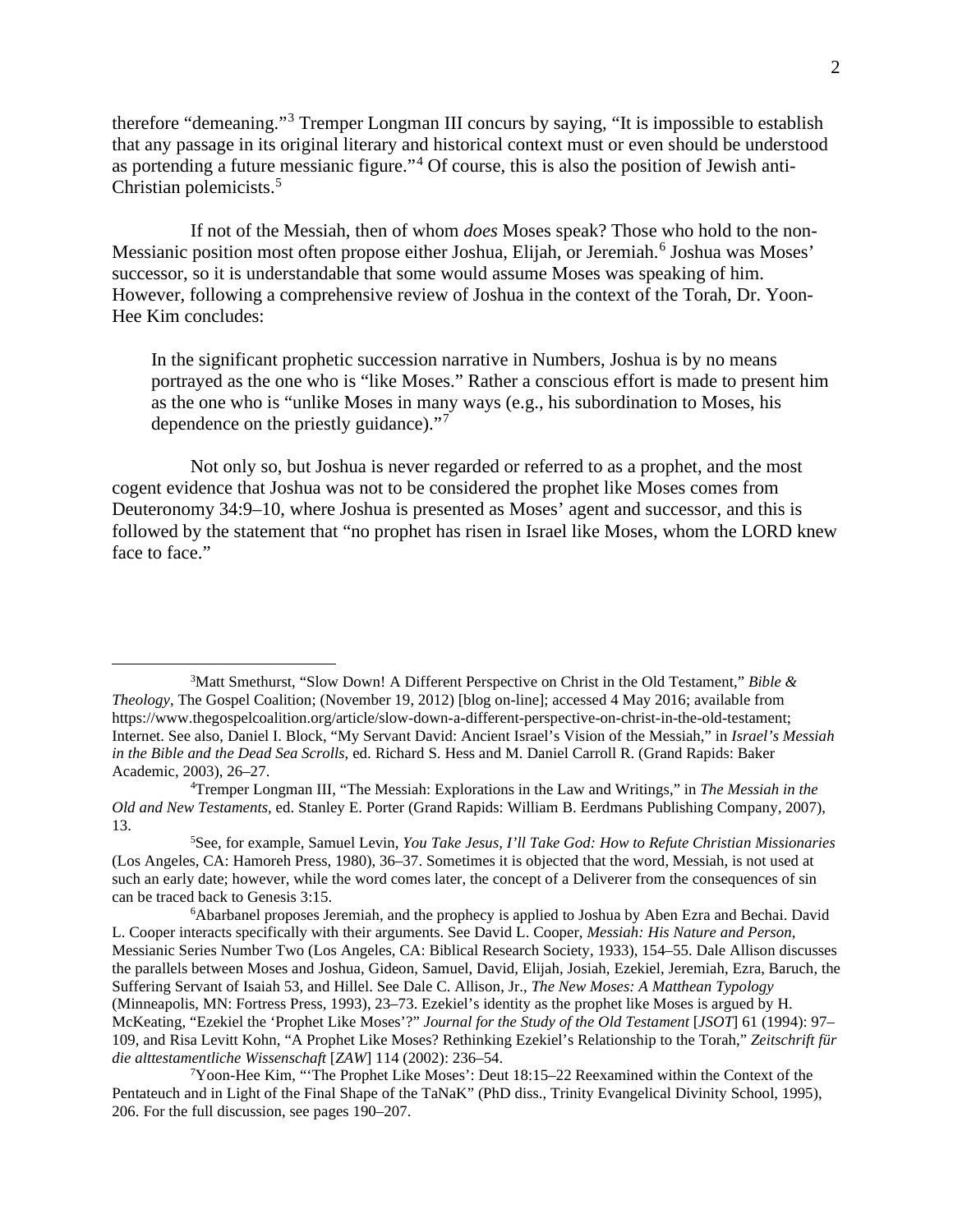Turning to Elijah, we find the parallels with Moses to be remarkable.<sup>[8](#page-2-0)</sup> But once again, as Dale Allison notes, "the numerous parallels with Moses accentuate the surprising weaknesses of Elijah, who, with God on his side, and in the wake of victory, only feels sorry for himself."[9](#page-2-1)

When we consider Jeremiah, we are struck immediately by the similarity between his call in Jeremiah 1 and the call of Moses in Exodus 3. This has given rise to many texts, both ancient and modern, that point out the similarities and some also argue that Jeremiah saw himself as the direct fulfillment of the prophecy of Deuteronomy 18:15–19. J. A. Thompson, like William Holladay before him, reaches this conclusion and says, "It is altogether likely that Jeremiah formed the conviction that he was himself the prophet like Moses."[10](#page-2-2) But the similarities between him and Moses are clearly not as striking as those between Elijah and Moses, and the contrasts between Jeremiah and Moses remain: Moses' ministry was one of deliverance, whereas the ministry of Jeremiah was characterized by proclamations of doom.<sup>[11](#page-2-3)</sup> Even more significant is the fact that Moses was actually involved in the institution of the Covenant of Sinai, whereas Jeremiah only prophesied regarding the future inauguration of a "new covenant" (Jer  $31:31-34$ ).<sup>[12](#page-2-4)</sup>

In the storyline of Torah, written by the hand of Moses, mankind's greatest problem is sin, which is universal and which alienates humanity from God. This universal dilemma would be addressed in the call of Abram, and in the covenant promises made to him, his son Isaac, and grandson Jacob. With Moses, we are introduced to a man whose work towers over the remainder of the Hebrew Scriptures. God used him to provide deliverance for Israel from bondage in Egypt, but the greater need is deliverance from sin.

Through Moses, God worked mighty signs and miracles. Furthermore, Moses' relationship to God was exceptionally close. This, in fact, is brought out clearly in Numbers 12:6–8, following the rebellion of Aaron and Miriam:

He [God] said, "Hear now My words: If there is a prophet among you, I, the Lord, shall make Myself known to him in a vision. I shall speak with him in a dream. Not so, with My servant Moses, He is faithful in all My household; with him I speak mouth to mouth, even openly, and not in dark sayings, and he beholds the form of the Lord. Why then were you not afraid to speak against My servant, against Moses?"

<sup>&</sup>lt;sup>8</sup> Allison summarizes the parallels,  $40-42$ .<br><sup>9</sup>Ibid  $45$ 

 $9$ Ibid., 45.

<span id="page-2-2"></span><span id="page-2-1"></span><span id="page-2-0"></span><sup>10</sup>William L. Holladay, "The Background of Jeremiah's Self-Understanding: Moses, Samuel, and Psalm 22," *Journal of Biblical Literature* [*JBL*] 83 (1964): 153–64; J. A. Thompson, *A Book of Jeremiah*, The New International Commentary on the Old Testament [NICOT] (Wm. B. Eerdmans Publishing Co., 1980), 148. See also, Jack R. Lundbom, *Jeremiah: Prophet Like Moses* (Eugene, OR: Cascade, 2015); Christopher Seitz, "The Prophet Moses and the Canonical Shape of Jeremiah," *ZAW* 101 (1989): 3–27.

<span id="page-2-4"></span><span id="page-2-3"></span><sup>11</sup>See Michael Rydelnik, *The Messianic Hope: Is the Hebrew Bible Really Messianic?* NAC Studies in Bible and Theology 9 (Nashville, TN: B & H Academic, 2010), 56. See also, Alexander McCaul, *The Messiahship of Jesus: The Concluding Series of the Twelve Lectures on the Prophecies* (London: John W. Parker and Son, 1852), 146.

<sup>12</sup>Allison notes other contrasts, as well. See, 60–61.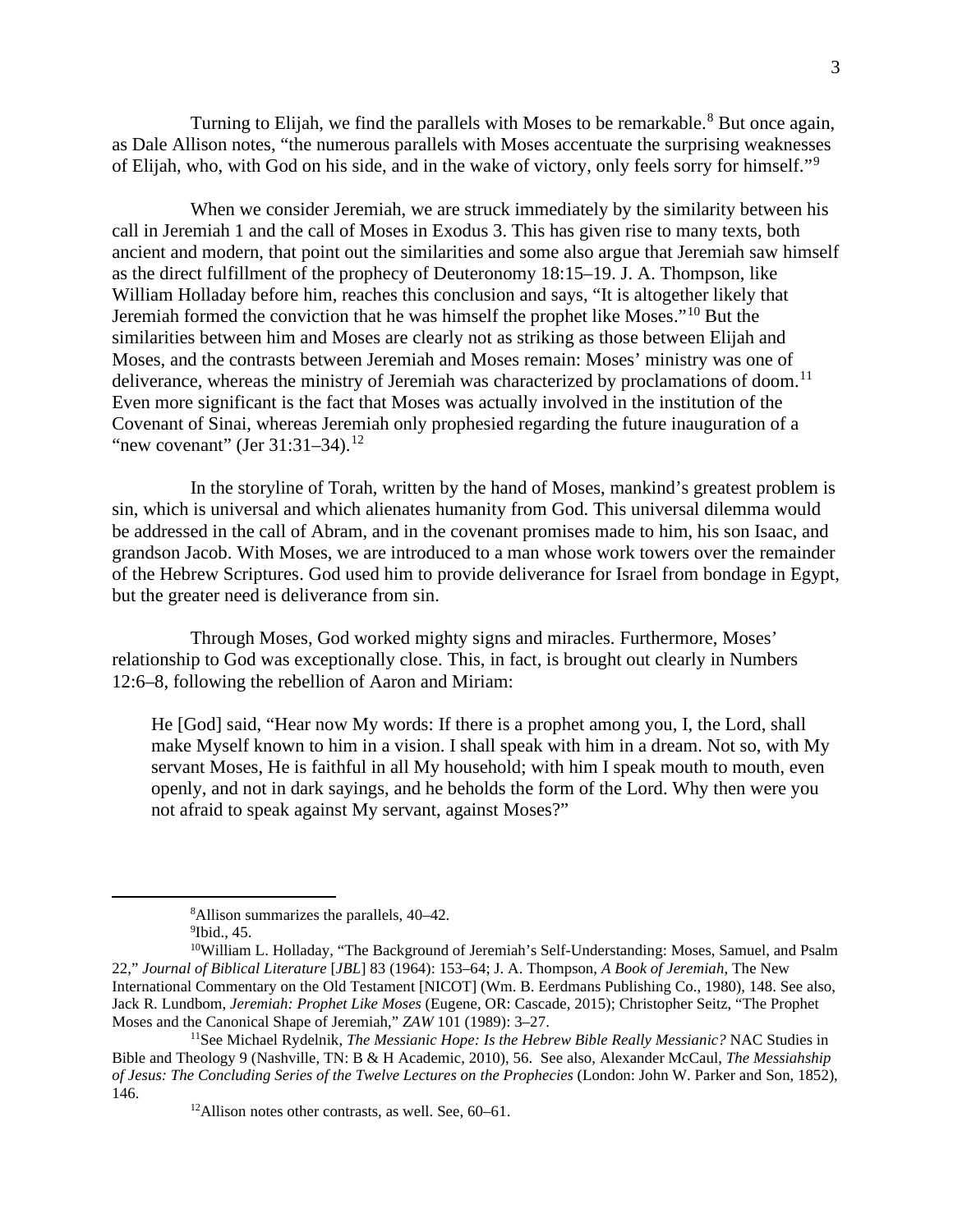In this, God sets Moses apart from other prophets and accentuates the closeness of their communication. In this connection attention should be called to the "frame" of this passage. In verse 15, Moses says of the coming prophet, "you shall listen to him." In verse 19, God says, "It shall come about that whoever will not listen to My words which he shall speak in My name, I Myself will require *it* of him." Moses had been the mouthpiece, the voice, of God among men, but this coming prophet would have an even greater authority. So, it must be asked, "Is this prophecy directly messianic, or not?"

#### **Indirectly Messianic View**

Some understand the fulfillment of this prophecy to be indirectly messianic, that is to say, it is to be found in a succession of prophets, or in one specific prophet, although ultimately in the Messiah.[13](#page-3-0) This view requires two elements: 1) a hermeneutic of *sensus plenior*, or dual fulfillment, and 2) an understanding of the word "prophet" as a collective singular. The actual word for "prophet" in Deuteronomy 18:15–19 is in the singular form.

The question to be answered here is this: "Is the referent of Deuteronomy 18:15–19 only an individual, or not?" To answer this question, we must consider the context: first, of Deuteronomy 18, secondly, of the wider context of Deuteronomy 16–18, then of Torah, and finally of the Hebrew Scriptures, as a whole.<sup>[14](#page-3-1)</sup>

**Deuteronomy 18:9–22.** This portion is divided into three sections: A prohibition against pagan practices of divination (vv. 9–14), the prophecy of a prophet "like" Moses (vv. 15– 19); and a warning against false prophets (vv. 20–22). Those who understand the true prophet spoken of here to be a reference to all true prophets point out that the first portion, against pagan divination, seems to be in contrast with the next section, in which the wrong order or manner of revelation is contrasted with the right order or manner. In other words, you should not seek a witch, a sorcerer, a magician, or a medium, but instead, God will raise up prophets. Since the first is a category or an order of people, so also the "prophet" which follows should be understood as a prophetic order. This position is further bolstered by giving attention to the following section, which warns against false prophets—again, a category. Just as in verses 15 and 18 (true prophets), so in verses 20 and 22 (false prophets).<sup>[15](#page-3-2)</sup>

In response to this position, it can be said that rather than to conclude that the contrast between verses 9–14 and the following section implies a contrast between two groups or classes of people, instead the contrast is between two sources of revelation: these false, pagan sources or the great end-times Prophet, who would be the ultimate and perfect revelation of God. With

<span id="page-3-0"></span><sup>&</sup>lt;sup>13</sup> Most recently, this position has been adopted by Glenn R. Kreider. See his, "Jesus the Messiah as Prophet, Priest, and King," *BibSac* 176:702 (April-June 2019), 181.

<sup>&</sup>lt;sup>14</sup>See the excellent work by Kim, cited above.

<span id="page-3-2"></span><span id="page-3-1"></span><sup>&</sup>lt;sup>15</sup>See, for example, Carl F. Keil's commentary (in Keil and Delitzsch, 933–36). For the opposing view, see Franz Delitzsch, *Messianic Prophecies in Historical Succession*, trans. Samuel Ives Curtiss (Edinburgh: T. & T. Clark, 1891), 60–65.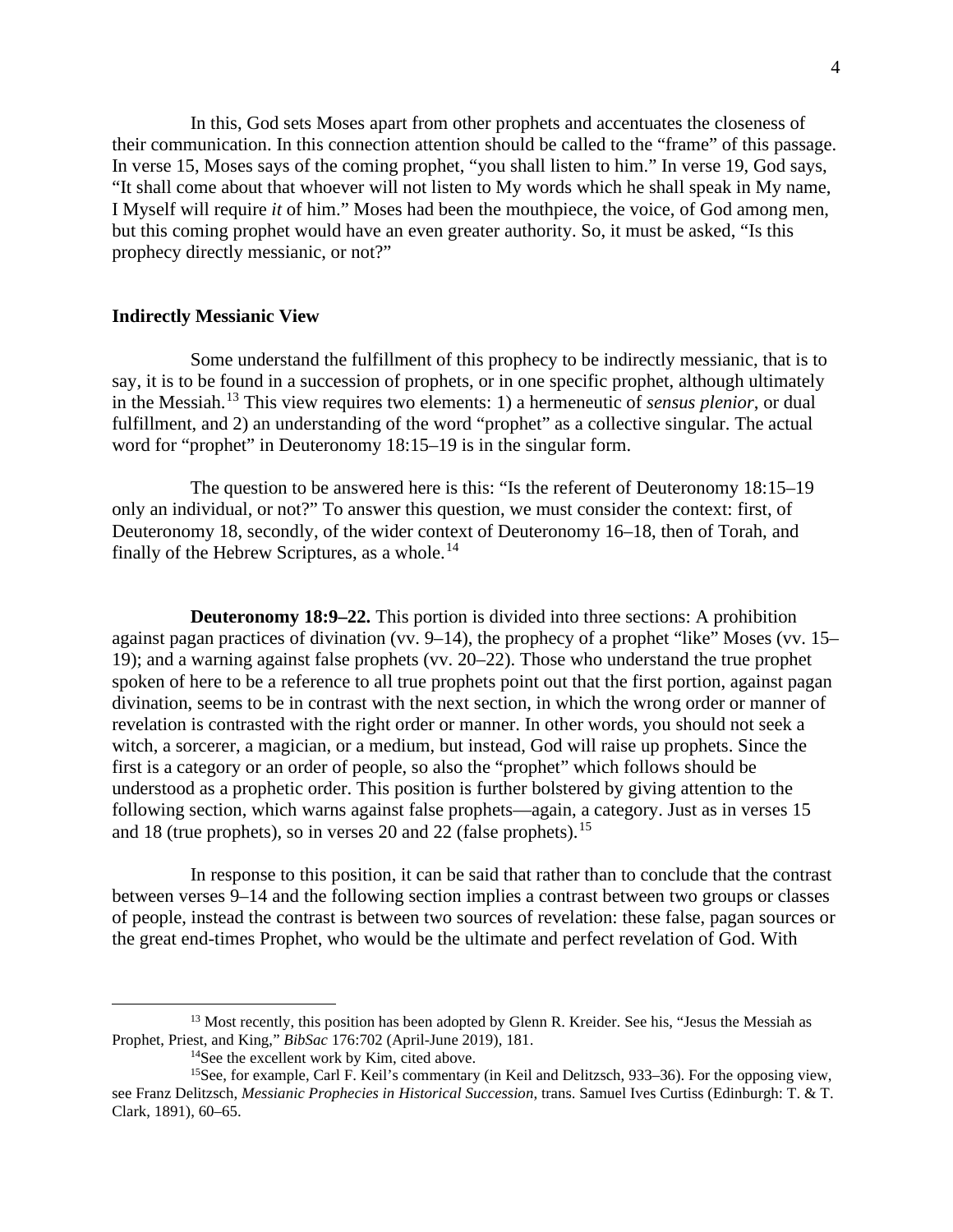regard to the following section about false prophets, Rydelnik says that it is also perfectly consistent with an individual prophet. He writes:

This is seen in two ways. First, the particle *'ak* ["but"] in 18:20 is an adversative that is short of a full antithesis and can best be translated as *however*. . . . A close examination of the text demonstrates that what is being contrasted is that the prophet like Moses will speak in God's name, whereas false prophets will only presume to do so.<sup>[16](#page-4-0)</sup>

Another argument against the use of "prophet" in a collective sense is that when a collective is intended, it is usual to use both singular and plural forms (e.g., a singular noun with plural pronouns or pronominal suffixes). The use of the singular noun, "prophet," with singular pronouns ("like *him*," v. 15; "*he* shall speak . . . all that I command *him*," v. 18, emphases added) demonstrates an intention to refer to a specific individual, the Prophet like Moses, and not as a collective, i.e., as an order of prophets. $17$ 

**Deuteronomy 16–18.** In the wider context, the argument is made that the offices of kings and that of priests and Levites, which are discussed in 16:18–17:20 and 18:1–8 respectively, support taking 18:15–19 as referring to the office of prophet. This argument does not seem to be especially compelling, however, because the comparison could just as easily be between these offices of king, judge, priest, and Levite, on one hand, and the messianic Prophet on the other.

**Torah.** Dr. Kim makes the crucially significant observation that most of the arguments by modern scholars are based solely on Deuteronomy 18:15–19, but the evidence most often can be argued from either side, as has been seen above. The same remains the case, even if the discussion involves Deuteronomy 16–18. Thus the matter is really only resolved by considering evidence from the entirety of Torah. Kim argues that "it is important to take the whole Pentateuch into consideration to see the compositional strategy the author lays out with literary units belonging to it and the theological viewpoint that the author reflects behind that literary strategy."<sup>[18](#page-4-2)</sup>

A study of the concept of a prophet in Torah, for example, reveals that Moses is not the first prophet. Prophets both preceded Moses and succeeded him. Yet Moses is distinguished as the prophet *par excellence* (see especially Numb 11–12). By considering the entirety of the Pentateuch, it can also be seen that the leadership of Moses was unique.

<span id="page-4-1"></span><span id="page-4-0"></span>Likewise, Joshua is never presented in the text as being "like Moses," but instead he is a man who is distinctly different from Moses.<sup>[19](#page-4-3)</sup> He is presented favorably, and as one who "listened to him [i.e., Moses] and did as the Lord had commanded Moses" (Deut 34:9), but he is never referred to as a prophet. David Clines comments that with verse 10, "the text immediately

 $16Ry$ delnik, 57–58.

<span id="page-4-3"></span><span id="page-4-2"></span><sup>17</sup>Cf., Kim, 88.

<sup>18</sup>Ibid., 100.

<sup>19</sup>See the excellent survey of the evidence by Kim. Ibid., 190–207.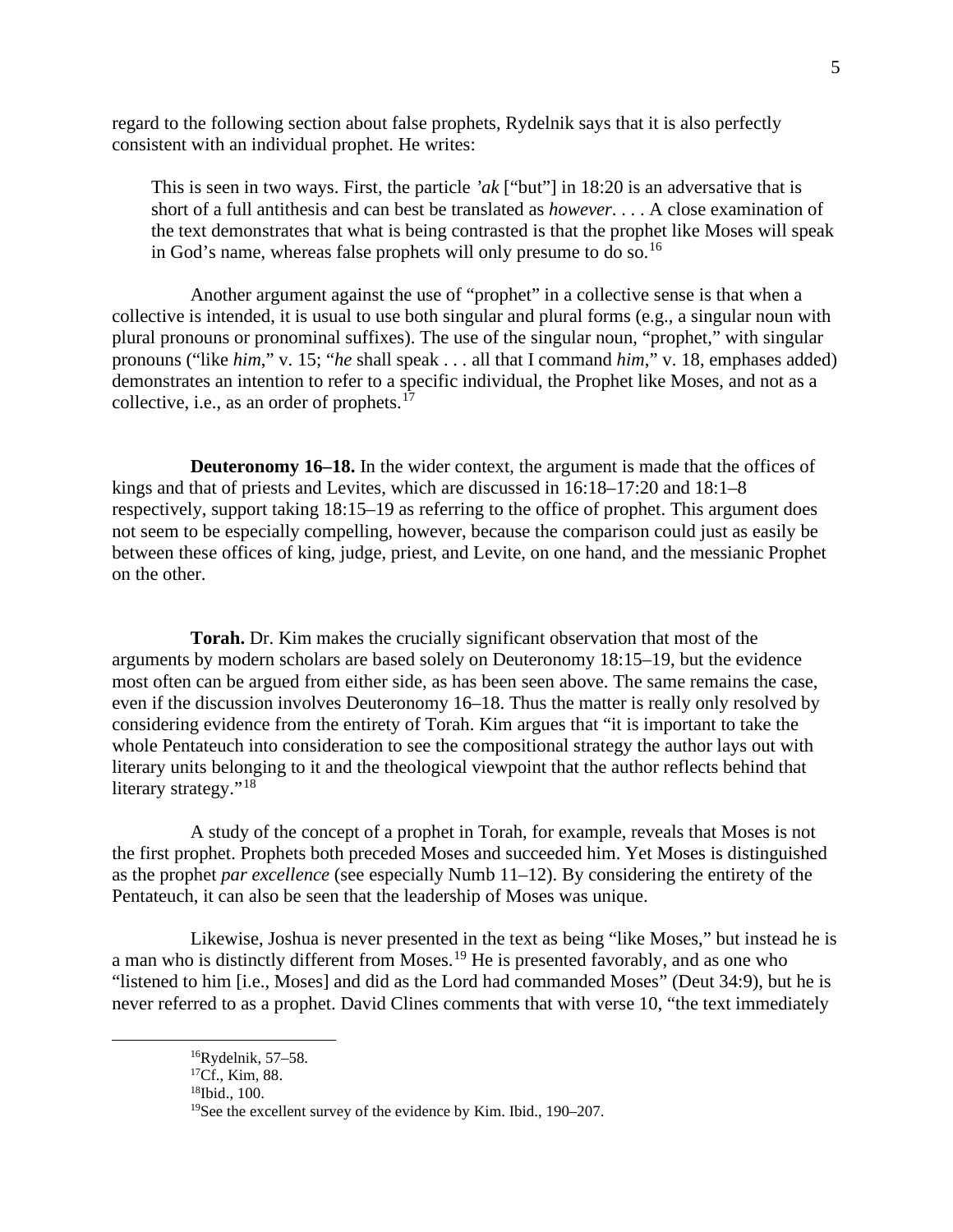turns its back upon Joshua in order to pronounce its final encomium upon Moses."<sup>[20](#page-5-0)</sup> Kim reasons that "if it [i.e., the prophecy of Deut 18:15–19] refers to the collective sense of a 'succession of prophets,' then the very first candidate and also the natural one for this reference is eliminated by the larger context of Pentateuch."[21](#page-5-1) Also, in connection with Deuteronomy 34, Sailhamer notes that verse 10 "does not say, 'the office of prophecy never arose'; it says, 'A prophet [singular] like Moses never arose."<sup>[22](#page-5-2)</sup>

As we have seen, parallels are noted between Moses and Joshua, Elijah, Jeremiah, Ezekiel, or others of the prophets. Perhaps it is best to account for these similarities as pointing to these individuals as faithful servants of Moses and Torah—like Moses in certain respects, though not as *the* Prophet like Moses. They were faithful in calling Israel back to the Torah and to the God of Israel, but they were opposed by many in Israel, persecuted, and in many cases their messages went mostly unheeded.

#### **Directly Messianic View**

So, to return to our question, "Of whom does Moses speak?" Since the Torah has made clear that Moses would prefigure God's ultimate answer for the sin of man through his role as a deliverer, through his supernatural signs and wonders, and through his intimate relationship with God, to fail to recognize the messianic character of Deuteronomy 18:15–19, is thus to miss the whole point of Torah.<sup>[23](#page-5-3)</sup> The prophet God promised to raise up in Deuteronomy 15:18 can be none other than the ultimate deliverer from sin, later to be known as the Messiah. He would be identified with even greater signs and wonders and would have an even closer relationship with God.

This view does not need to rely on *sensus plenior* or on an exceptional collective interpretation of the word, "prophet." It takes the singular of "prophet," found in Deuteronomy 18, at face value. It affirms the uniqueness and authority of Moses (e.g., Numb 12:6–8), the unsuitability of Joshua (and thus of the prophets who succeeded him) as the objects of this prophecy. It is in harmony with the narrative strategy of the Torah, and with the concluding verdict of Deuteronomy 34:10, that "since that time no prophet has risen in Israel like Moses."<sup>[24](#page-5-4)</sup>

The only individual presented in the Hebrew Scriptures who can be said to be truly "like Moses" is the Servant of the Lord in the book of Isaiah.<sup>[25](#page-5-5)</sup> G. P. Huggenberger, after evaluating other attempts to identify the Servant in these texts, says, "What is proposed here is

<span id="page-5-0"></span><sup>20</sup>David Clines, *The Theme of the Pentateuch*, Journal for the Study of the Old Testament Supplement Series 10 (Sheffield, England: The University of Sheffield, 1994), 25. Indebtedness must be expressed to Kim for this reference.

<sup>21</sup>Ibid., 206–07.

<span id="page-5-2"></span><span id="page-5-1"></span><sup>22</sup>John H. Sailhamer, *The Meaning of the Pentateuch: Revelation, Composition and Interpretation* (Downers Grove, IL: IVP Academic 2009), 18.

<span id="page-5-3"></span><sup>23</sup>See Seth D. Postell, Eitan Bar, and Erez Soref, *Reading Moses, Seeing Jesus: How the Torah Fulfills Its Goal in Yeshua* (Netanya, Israel: One For Israel Ministry, 2017).

<span id="page-5-5"></span><span id="page-5-4"></span><sup>24</sup>Craigie translates it, "A prophet like Moses did not rise again in Israel." Craigie, 406. See also Sailhamer, *The Pentateuch as Narrative*, 456.

<sup>&</sup>lt;sup>25</sup>See Isa 42:1–4; 49:1–6; 50:4–9; 52:13–53:12; and, perhaps 61:1–3.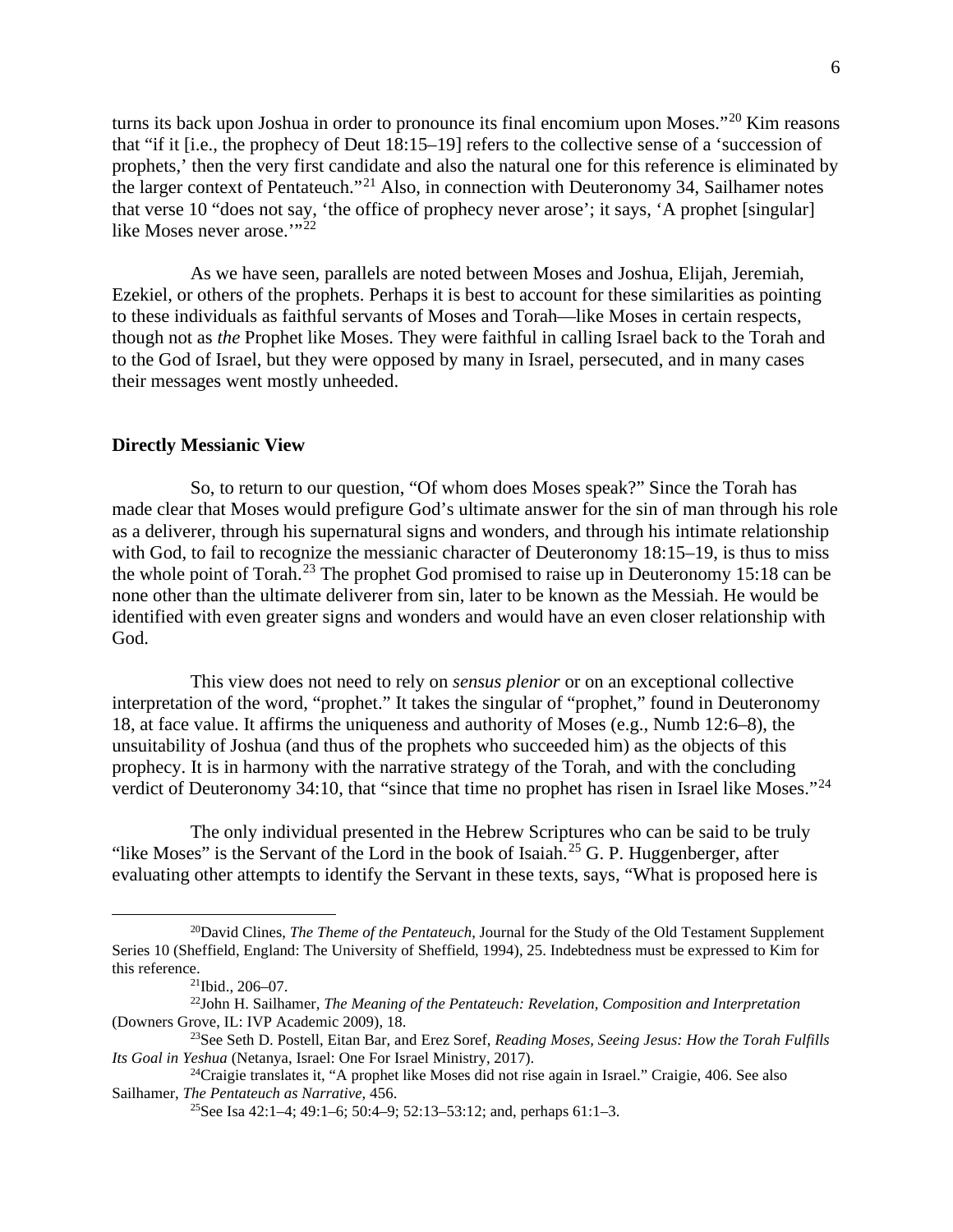that this dominant and unifying image is that of a second Moses figure. In other words, the servant is the 'prophet like Moses' promised in Deuteronomy 18:14ff. and 34:10ff."<sup>[26](#page-6-0)</sup>

Huggenberger bases this proposal on the context of the servant songs in Isaiah, and particularly on chapters 40–55, in which he says, "the controlling and sustained theme of these chs. is that of a second exodus."[27](#page-6-1) Second exodus imagery may be found in each of the servant songs, and the parallel is clear. God raised up Moses and the Servant to provide deliverance. Both Pharaoh and Cyrus also were raised up as pagan leaders to oppress Israel, but for the purpose of bringing the nations to see God's glory in providing ultimate deliverance for Israel. Furthermore, the tension between a corporate understanding of the servant and an individual interpretation is resolved if the servant is identified as the prophet like Moses. As Huggenberger says, "The servant is the representative of and model for his people: they share a common calling to be the servant of Yahweh, a light to the nations, etc."[28](#page-6-2) One significant difference is that Jerusalem becomes the center of God's eschatological salvation in Isaiah. David Pao says, "Just as the Law of Moses came from Sinai, so now the [Torah] will go out from Zion."[29](#page-6-3)

Both Moses and the Servant of Isaiah 40–55 are God's servants, so any opposition to them is opposition against the God whom they serve (Exod 16:8). Among the many parallels that could be mentioned, both Moses and the Servant intercede for Israel (Exod 32:30–32 and Isa 53:12). The Servant is like the prophet of Deuteronomy 18 also in his relationship with God. He is the one, God says, "in whom My soul delights" (Isa 42:1). Isaiah 50:4 indicates that the Servant listens directly to God daily so that he can communicate God's message effectively. F. Duane Lindsey says, "thus the Servant asserts claim to a disciple's ear in preparation for His exercise of a disciple's tongue."[30](#page-6-4) Even as Moses was the mediator of the covenant at Sinai, Lindsey also makes a compelling argument, based on Isaiah 42:6c ("I will appoint You as a covenant to the people"), that the Servant "is the mediator of the New covenant with Israel, elaborated in Jeremiah [31](#page-6-5):31–34 and referred to in numerous other prophetic texts."<sup>31</sup>

Hugenberger says, "A felicitous consequence of the present approach to the servant songs is the substantial support it offers for the New Testament's messianic interpretation without presupposing that interpretation." Certainly, if the Servant is to be identified with the prophet like Moses, and if the Servant is to be identified as the Messiah, then Moses was directly prophesying the Messiah, whom God would raise up. As David Cooper says:

<span id="page-6-0"></span><sup>&</sup>lt;sup>26</sup>G. P. Hugenberger, "The Servant of the Lord in the 'Servant Songs' of Isaiah: A Second Moses Figure," in *The Lord's Anointed: Interpretations of Old Testament Messianic Texts*, ed. Philip E. Satterthwaite, Richard S. Hess, and Gordon J. Wenham (Grand Rapids: Baker Books, 1995), 119. Far from a novel view, it may be found in b. Sota 14a. Other evidence, both ancient and modern, of this view may be found in Hugenberger, 119–20. See also Allison, 142.

<span id="page-6-2"></span><span id="page-6-1"></span><sup>27</sup>Hugenberger, 122. See also, David W. Pao, *Acts and the Isaianic New Exodus* (Grand Rapids: Baker Academic, 2000).

<sup>28</sup>Hugenberger, 131.

<sup>29</sup>Pao, 158.

<span id="page-6-4"></span><span id="page-6-3"></span><sup>30</sup>F. Duane Lindsey, "The Commitment of the Servant in Isaiah 50:4–11" (Part 3 in the series: "Isaiah's Songs of the Servant"), *Bibliotheca Sacra* [*BibSac*] 139 (1982):220.

<span id="page-6-5"></span> $31$ Lindsey, "The Call of the Servant in Isaiah  $42:1-9$ " (Part 1 in the series: "Isaiah's Songs of the Servant"), *BibSac* 139 (1982):25.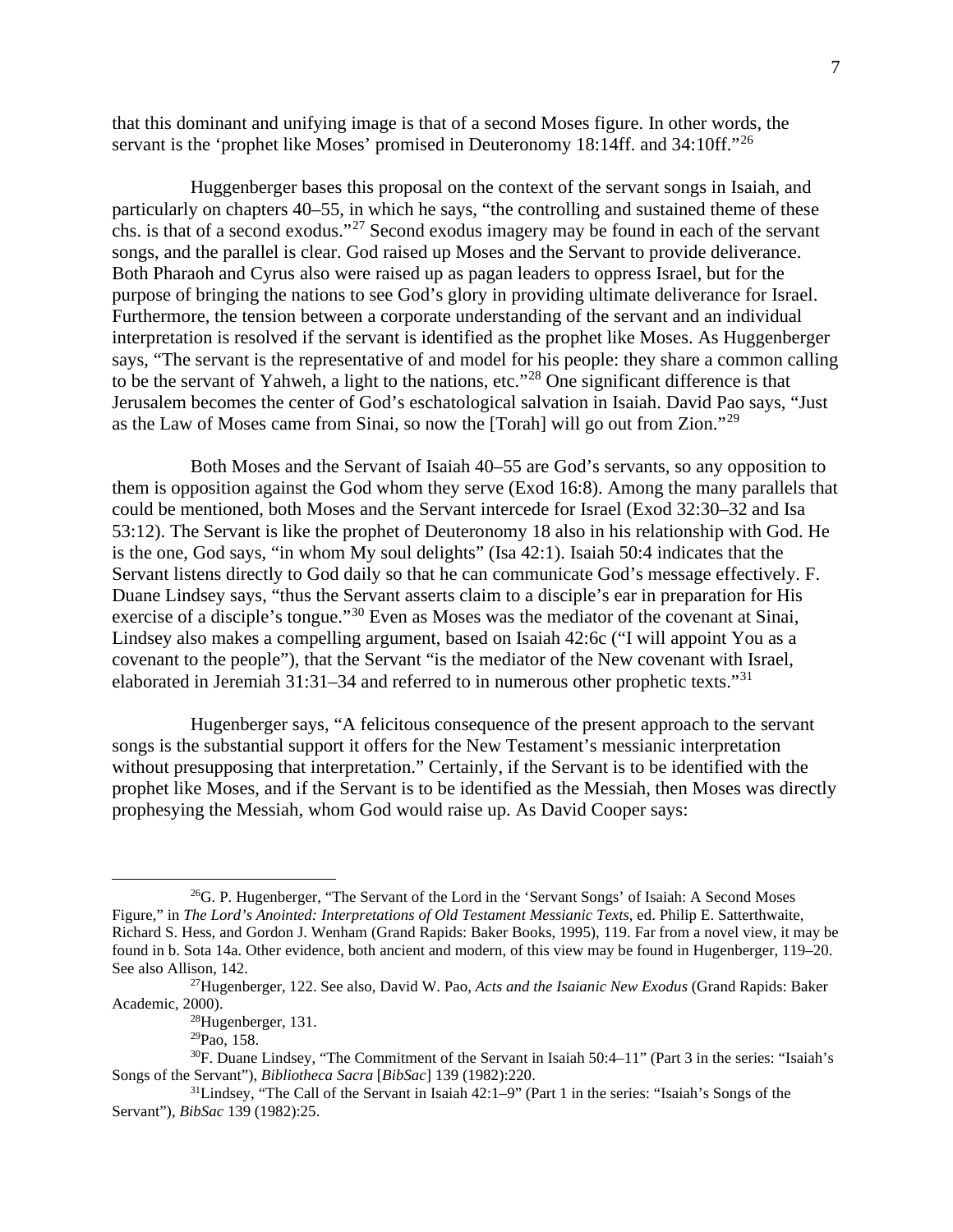The nation looked forward to a perfect sacrifice that would make complete and perfect satisfaction for all sins. The prophet Isaiah, therefore, foretold such an offering which would be made for the nation (Isa. 53). In the same way Moses pointed forward to a lawgiver greater than himself (Deut. 18:15–18).<sup>[32](#page-7-0)</sup>

As the Servant of the Lord, the Prophet like Moses would provide final atonement for sin. Sailhamer says, "The mediator Moses becomes one of the central narrative vehicles for depicting the messianic hope."[33](#page-7-1) Here, Isaiah refers to God's Servant as a Lamb (Isa 53:7), who would be the ultimate guilt offering (v. 10), bearing the guilt of "all of us" (v. 6).

The evidence from Scripture would seem to indicate that the prophecy of the Prophet like Moses was intended to speak solely and directly of an individual, namely, the coming Deliverer, the Servant of the Lord, the Messiah, who would inaugurate a new covenant, one that would fulfill and supplant that of Moses.

#### **The Prophecy in the New Testament**

In the New Testament, Jesus is viewed as the direct fulfillment of the prophecy of Deuteronomy 18:15–19. To make this claim is not to "read the New Testament into the Old Testament," or post-Resurrection revisionism,<sup>[34](#page-7-2)</sup> but it is to read the Hebrew Scriptures correctly. If the apostles were slow to fully recognize Jesus' identity, or to understand exactly how the events of His life, death, and resurrection related to prophecy in the Scriptures, it is because "their eyes were prevented from recognizing Him" (Luke  $24:16$ ).<sup>[35](#page-7-3)</sup>

Jesus did not rebuke the disciples for their ignorance or their mishandling of the sacred Scriptures, but instead, He rebuked them because they did *not* recognize Him from those very Scriptures! He said, "O foolish men and slow of heart to believe in all that the prophets have spoken!" (Luke 24:25).

### **The Prophet in the Four Gospels**

They must have taken His rebuke to heart. Once their eyes were opened, and especially when they were inspired by the Spirit to write the gospel accounts, they recognized how perfectly the Scriptures had been fulfilled and how the events of His life matched the prophecies of old.

<span id="page-7-0"></span><sup>32</sup>David L. Cooper, *Messiah: His Nature and Person*, Messianic Series Number Two (Los Angeles, CA: Biblical Research Society, 1933), 154.

<sup>33</sup>Sailhamer, *The Pentateuch as Narrative*, 245.

<span id="page-7-2"></span><span id="page-7-1"></span> $34$ For a representative example of this approach, see J. Severino Croatto, "Jesus, the Prophet like Elijah, and Prophet-Teacher like Moses in Luke-Acts," *JBL* 124 (2005): 451–65.

<span id="page-7-3"></span><sup>35</sup>For an excellent explanation of the disciples' "eye-opening" experience on this occasion, see Dane C. Ortland, "'And Their Eyes Were Opened, and They Knew': An Inter-canonical Note on Luke 24:31," *Journal of the Evangelical Theological Society* [*JETS*] 53 (2010): 717–28.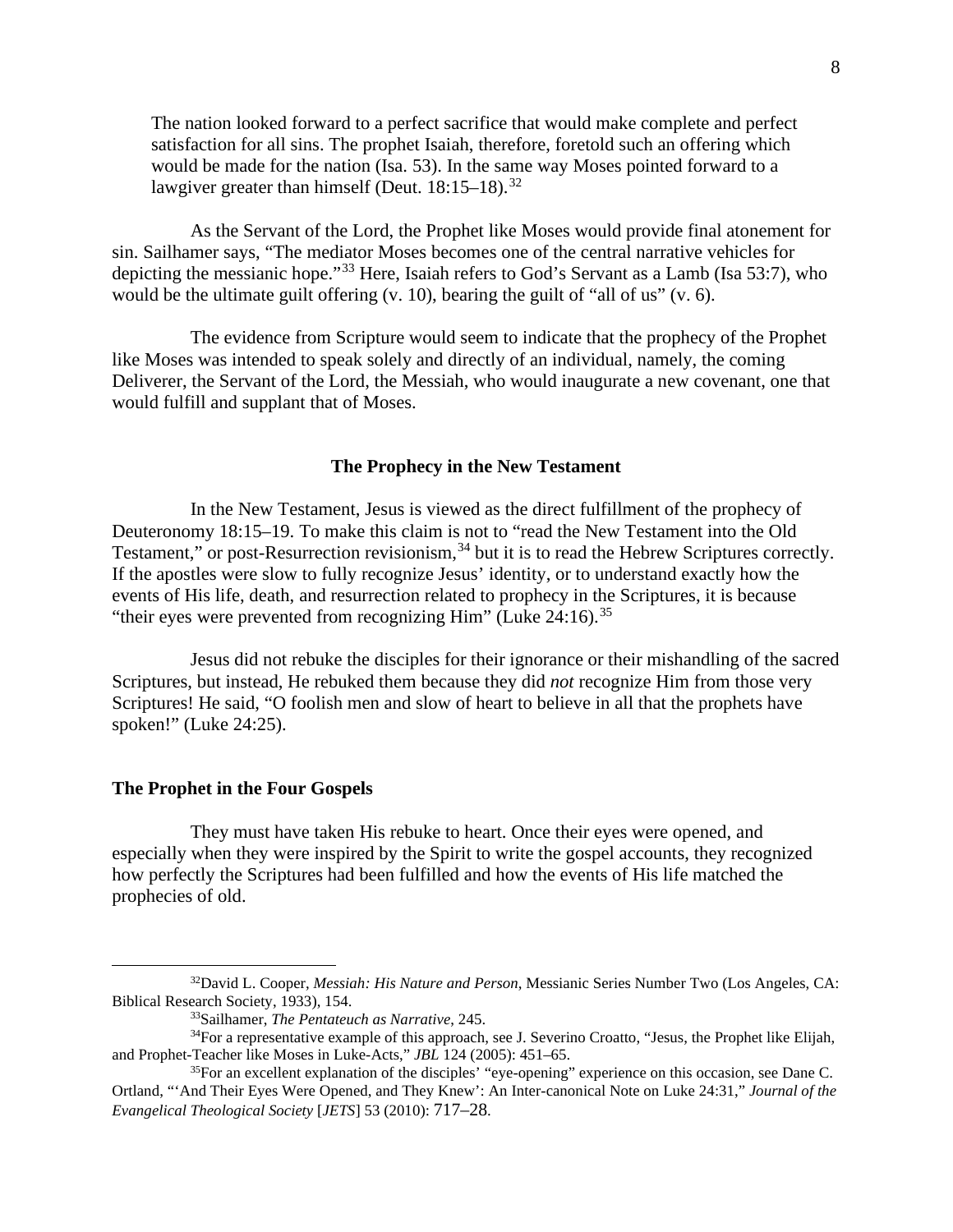9

In the gospels, there is no explicit quotation of the prophecy in Deuteronomy 18, nor is reference ever made to Jesus as "the prophet like Moses." It will become clear, however, that the identity of Jesus as the one of whom Moses spoke is developed by other means. For example, in the episode on the Emmaus road, the disciples apparently had already identified Jesus as the Prophet like Moses, but they had not anticipated His death. When they mentioned the things that had happened in Jerusalem, Jesus asked them, "What things?" They answered, "The things about Jesus the Nazarene, who was a prophet mighty in deed and word in the sight of God and all the people" (Luke 24:19).

References to Jesus as "a prophet" or as "the prophet" are salted throughout the gospel accounts. Even more striking, however, are the ways in which the events of His life point to His identity as the promised Prophet. Sukmin Cho comments, "It is clear that the idea of a coming prophet as a messianic figure was strong in Jewish belief based on Deut. 18.15, 18. . . . All four Gospels contain evidence that Jesus was regarded as a prophet during his lifetime, although all four evangelists recognize that Jesus is greater than a prophet."[36](#page-8-0) This is seen as early as the narratives of His birth and the beginning of His public ministry. For the sake of time, I will pass over the narratives of His birth, the sojourn in Egypt, and His baptism and temptation in the wilderness, and go to Cana at the beginning of Jesus' Galilean ministry.

**The testimony of Philip and the first miracle.** In John 1, we find the testimony of Philip. First, Jesus called two of the disciples of John the Baptist—Andrew and Simon Peter, to follow Him. They followed on the basis of John's testimony. Jesus' baptism and time in the wilderness had pointed to a new Moses. Next, Jesus called Philip (v. 43), and when Philip found Nathanael he reported, "We have found Him of whom Moses in the Law and *also* the Prophets wrote—Jesus of Nazareth, the son of Joseph" (v. 45). In other words, Philip identified the Prophet like Moses with the Messiah of the prophets, and this coming Deliverer was none other than Jesus.

Immediately following this account is the story of Jesus turning the water to wine in John 2. In verse 11, John specifically draws attention to the fact that this was Jesus' first miracle. Many are the supersessionist interpretations. George Beasley-Murray says, "Most writers acknowledge that in the Johannine narrative there is an implicit contrast between water used for Jewish purificatory rites and the wine given by Jesus; the former is characteristic of the old order, the latter of the new."[37](#page-8-1)

But if all purification rites were passé, why had Jesus just submitted to ritual immersion? Was Torah set aside prior to the inauguration of the New Covenant? If so, how did Jesus fulfill its demands? This interpretation, while ancient, is nevertheless without merit. Instead, it is better to see that here Jesus is introducing Himself as the Prophet like Moses. Moses' first public miracle was turning the water of Egypt to blood, symbolizing judgment and death. Jesus' first miracle was turning the water to wine, symbolizing salvation and its

<span id="page-8-0"></span><sup>36</sup>Sukmin Cho, *Jesus as Prophet in the Fourth Gospel*, New Testament Monographs 15 (Sheffield, England: Sheffield Phoenix Press, 2006), 2–3.

<span id="page-8-1"></span><sup>37</sup>George R. Beasley-Murray, *John*, Word Biblical Commentary 36 (Grand Rapids: Zondervan, 1999),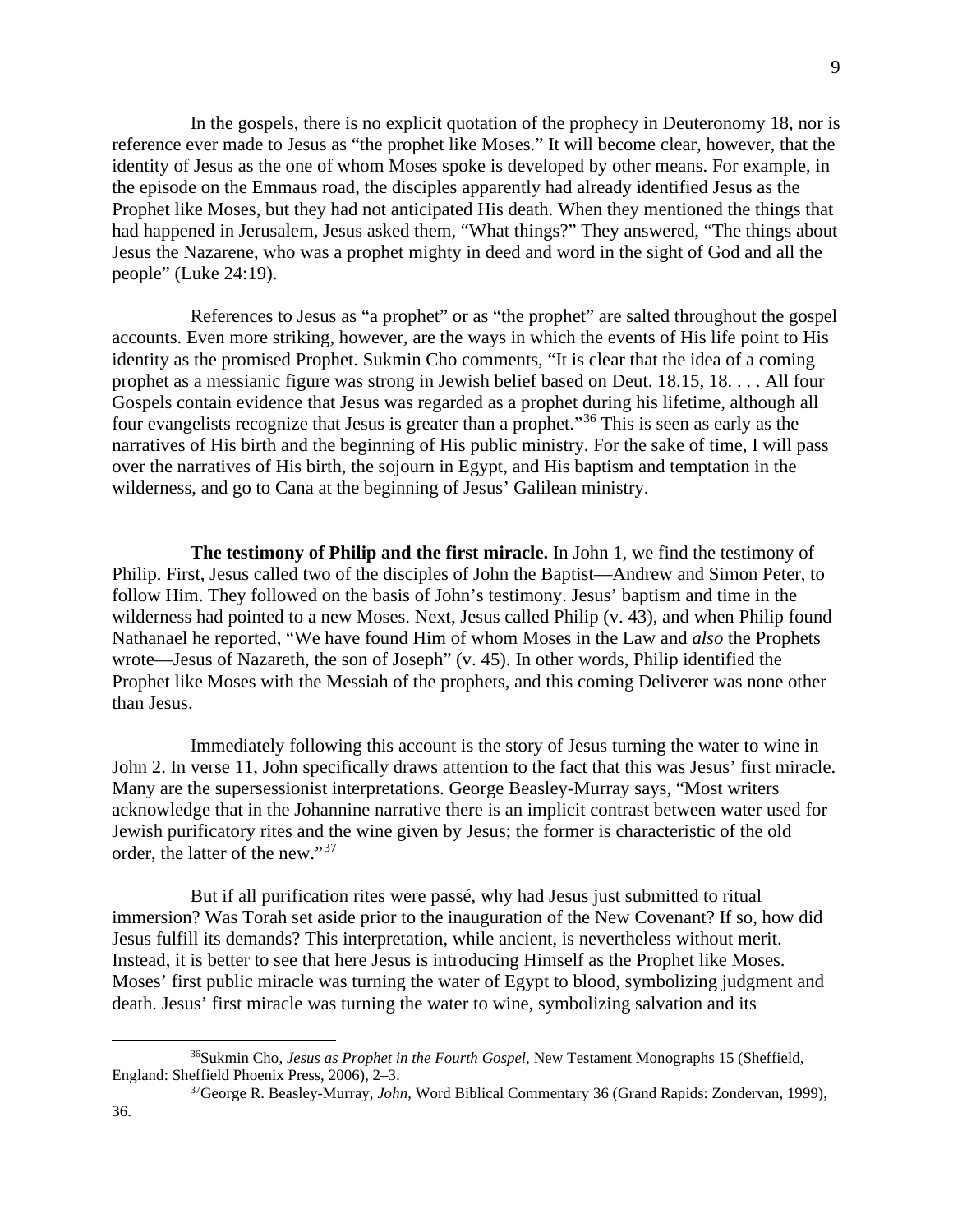accompanying joy. With this, Jesus is presenting Himself as the Prophet like Moses. This is seen as further signaling the time for the new Exodus.[38](#page-9-0)

**Jesus' encounter with the woman of Samaria.** Jesus was recognized as "prophet" by the woman at the well in John 4. The Samaritans were anticipating the arrival of the Prophet like Moses, and Jesus' interaction with the woman convinced her that He was this very Prophet (v. 19). There seem to have been two primary reasons for this recognition: their discussion regarding "water" (vv. 7–15) and Jesus' supernatural knowledge of her private life (vv. 16–18).

Moses gave water to the people of Israel in the wilderness (Exod 15, 17; Numb 20, 21), and, significantly, the place where the water was given in Numbers 21:18 is called Mattanah, which means "gift." In John 4:10, Jesus told the woman, "If you knew the gift [Heb., *mattanah*] of God, and who it is who says to you, 'Give Me a drink,' you would have asked Him, and He would have given you living water." With this, Jesus presents Himself to this Samaritan woman as the Prophet like Moses.<sup>[39](#page-9-1)</sup>

Certainly, it was possible for a prophet, such as Elijah, to possess knowledge supernaturally (e.g., see 2 Kngs 5:25–27); however, in Samaritan tradition, "if one shows supernatural knowledge, that one must be the *Taheb*."[40](#page-9-2) The *Taheb*, or Restorer, in Samaritan thought was the Prophet like Moses.[41](#page-9-3) This was the woman's resulting testimony: "Sir, I perceive that You are a prophet" (v. 19). Again, it is likely that she was proclaiming Jesus to be "*the* prophet" on the basis of the principle of Greek grammar known as Colwell's Rule.<sup>[42](#page-9-4)</sup>

**The Sermon on the Mount.** Regarding the Sermon on the Mount, Frederic Godet, writing in 1899, pronounced that "the mount where Jesus speaks is as the Sinai of the new covenant."[43](#page-9-5) If this is true, Jesus is the Prophet like Moses. In Deuteronomy 9:9, Moses says, "When I went up to the mountain to receive the tablets of stone, the tablets of the covenant which the Lord had made with you, then I remained on the mountain forty days and nights; I neither ate bread nor drank water." In addition to the parallel between this verse and Matthew 4:2, the word translated "remained" (אֲשֶׁב) has as its primary meaning, "sat." Matthew 5:1 says, "When Jesus saw the crowds, He went up on the mountain; and after He sat down, His disciples came to Him." Following an examination of extra-biblical evidence, Allison concludes: "The point is simply this: the image of Moses sitting on Sinai . . . was firmly established in the

<span id="page-9-0"></span><sup>38</sup>Bill Day, *The Moses Connection in John's Gospel*, e-book (n.p.: by author, 2013), loc. 501. See also T. Francis Glasson, *Moses in the Fourth Gospel*, Studies in Biblical Theology (London: SCM Press, 1963; reprinted, Eugene, OR: Wipf and Stock Publishers, 2009).

<sup>39</sup>Cho, 175.

<sup>40</sup>Ibid., 179.

<span id="page-9-3"></span><span id="page-9-2"></span><span id="page-9-1"></span><sup>41</sup>See, for example, Shomron, "The Taheb, the Restorer, A Prophet like Moses" [on-line]; accessed 19 June 2019; available from http://members.tripod.com/~osher\_2/html\_articles/taheb1.htm; Internet.  $42$  Colwell's Rule says that if a predicate nominative precedes the copulative verb, it drops the definite

<span id="page-9-4"></span>article most (87%) of the time; therefore, it should not be translated as an indefinite noun simply because of the absence of the article. Nevertheless, Cho concludes that the claim is deliberately expressed with some degree of ambiguity (181–82).

<span id="page-9-5"></span><sup>43</sup>Frederic Godet, *Introduction to the New Testament: The Collection of the Four Gospels and the Gospel of St. Matthew* (Edinburgh: T. & T. Clark, 1899), 131.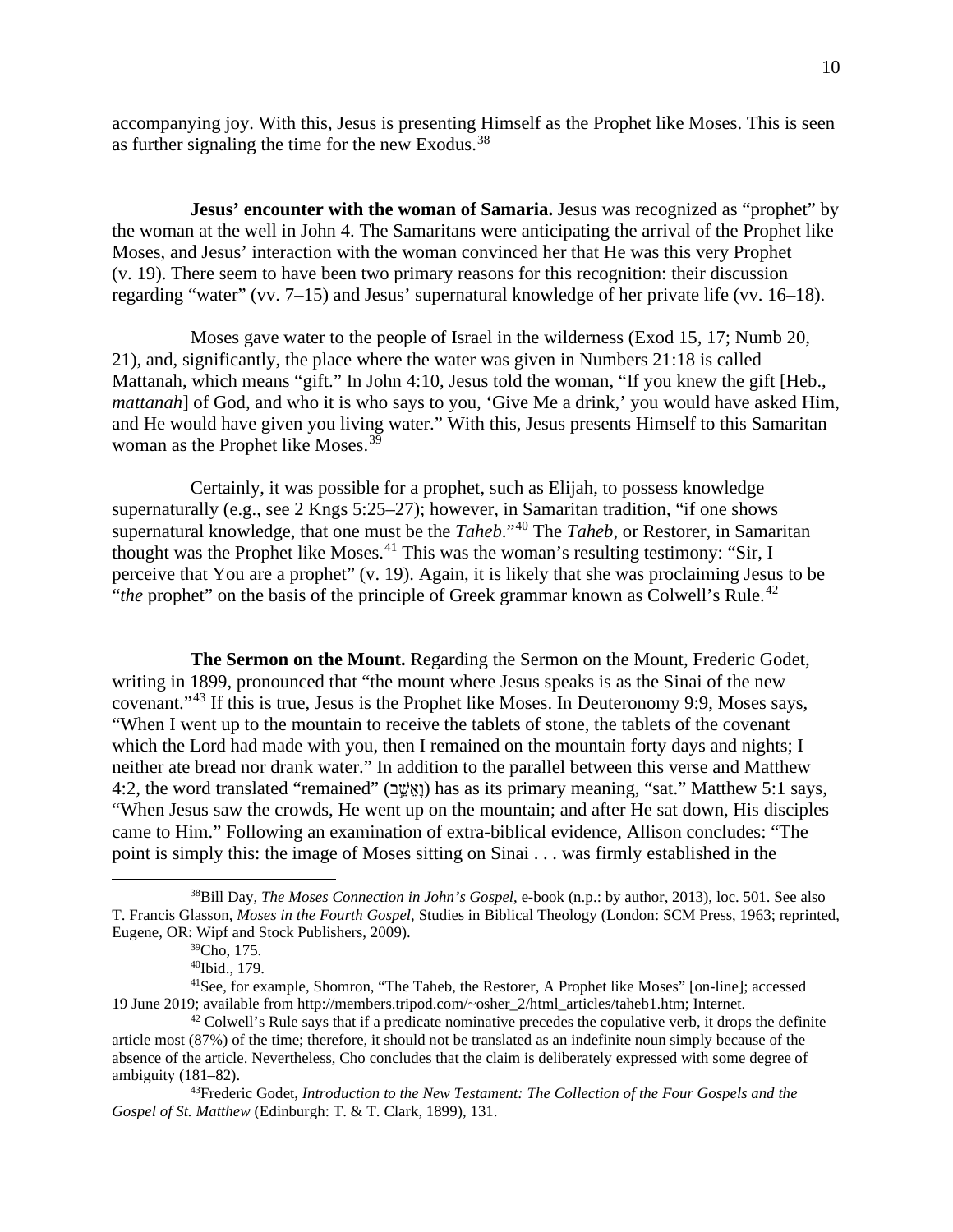imagination of pre-Christian Jews."<sup>[44](#page-10-0)</sup> Allison also points out that even as the opening words of Matthew 5 are similar to the biblical texts "about Moses and Sinai, the same is true of 8:1, which concludes [the Sermon on the Mount]."[45](#page-10-1) Here, Jesus is a teacher like Moses, delivering a new Torah. The implication, of course, is that Jesus is the Prophet like Moses.

**The feeding of the five thousand.** The feeding of the five thousand is the only miracle recorded by all four gospels.<sup>[46](#page-10-2)</sup> All of the accounts contain elements that point to Jesus' identity as the Prophet like Moses,  $47$  but none as clearly as John. In fact, Christopher Maronde points out that John is given to an emphasis on the connection with Moses. He says,

The most significant Old Testament figure to be brought into the Gospel of John, however, is Moses. In John, a document steeped in the rich theology and history of the Old Testament, it is only natural that Moses would have a prominent place. He is the agent of God's deliverance used to bring Israel out of Egypt. He is prophet and king, bringing the law and covenant of Yahweh to his people. David, Jacob, and Abraham all deserve mention, but Moses towers over them all.<sup>[48](#page-10-4)</sup>

In John 5, Jesus calls Moses to His defense in His disputation with the religious leaders when He says, "Do not think that I will accuse you before the Father; the one who accuses you is Moses, in whom you have set your hope. For if you believed Moses, you would believe Me, for he wrote about Me." (John 5:45–46). Moses is also prominent in chapters six through nine.

In John's account of the feeding of the five thousand, the most explicit reference to Jesus as the Prophet like Moses is in the reaction of the crowd, following the miraculous provision of food: "This is of a truth the Prophet who is to come into the world" (John 6:14). This miracle was paralleled by Moses' miraculous provision of food in the wilderness. Cho points out that this recognition by the crowd "indicates that they already have knowledge about the Jewish eschatological tradition of the prophet-like-Moses promised in Deut. 18.15–18."[49](#page-10-5) Cho says that when the crowd gives voice to this identification, "Jesus seems not to deny the prophetic identity for himself. This implicitly indicates that Jesus accepts the title 'the prophet' for his identity."[50](#page-10-6) Other miracles likewise function as indications of Jesus' identity as the Prophet.<sup>[51](#page-10-7)</sup>

<span id="page-10-5"></span><span id="page-10-4"></span><span id="page-10-3"></span><span id="page-10-2"></span><span id="page-10-1"></span><span id="page-10-0"></span>23.

<span id="page-10-7"></span><span id="page-10-6"></span>50Ibid. See also, Anthony M. Moore, *Signs of Salvation: The Theme of Creation in John's Gospel* (Cambridge: James Clarke & Co., 2013), 25.

<sup>44</sup>Allison, 179.

<sup>45</sup>Ibid., 179–80.

<sup>46</sup>Matt 14:13–21; Mark 6:32–44; Luke 9:10–17; and John 6:1–15.

<sup>47</sup>See Allison, 238–42.

<sup>48</sup>Christopher A. Maronde, "Moses in the Gospel of John," *Concordia Theological Quarterly* 77 (2013), 49Cho, 215.

<sup>51</sup>See Feiler, 158–61; Maronde; and Allison, 207–13.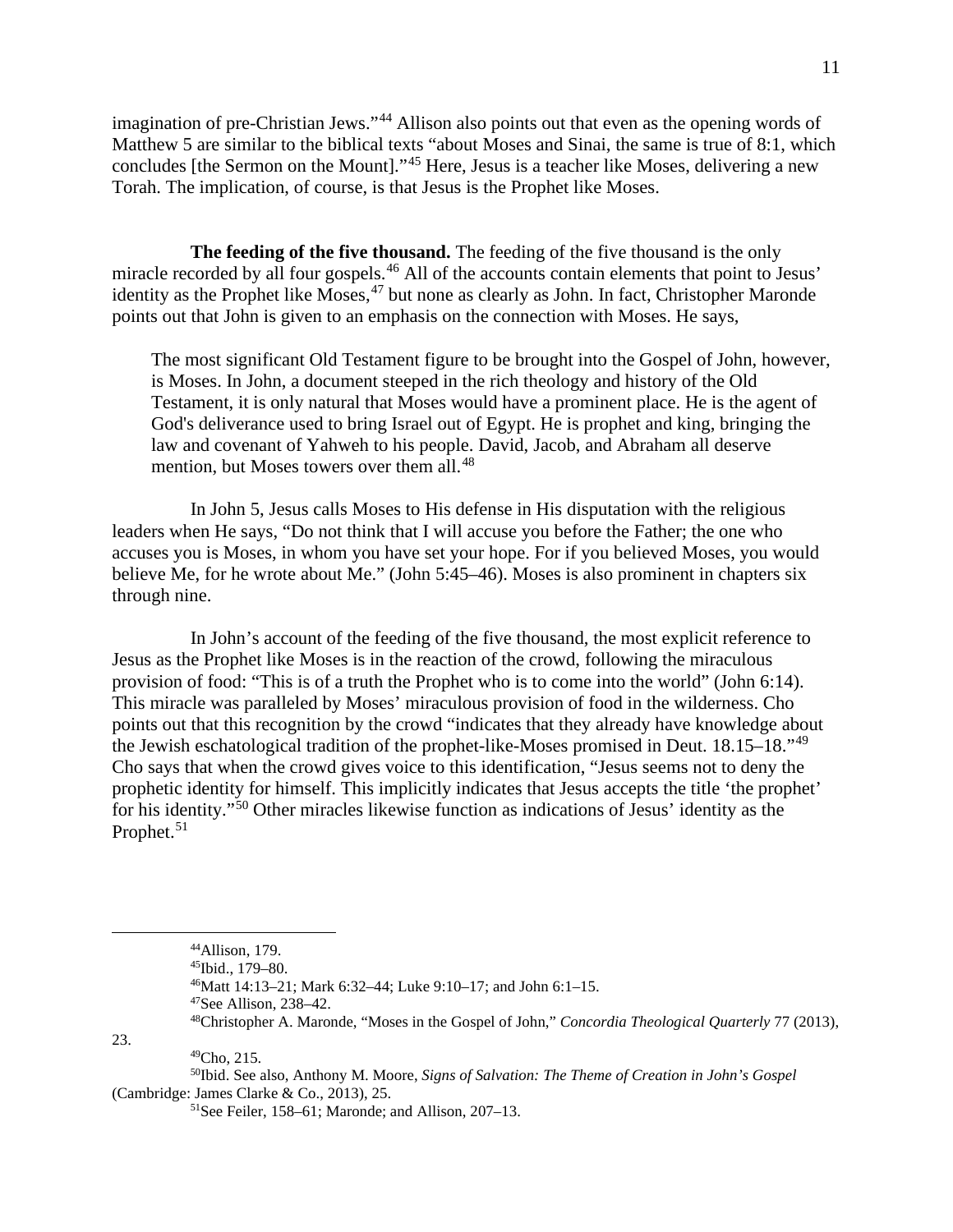**The Transfiguration.** All three synoptic Gospels record the transfiguration of Jesus (Matt 17:1–8; Mark 9:2–8; and Luke 9:28–36). The drama and the details of these accounts of Jesus on the Mount of Transfiguration reflect the account of Moses on Mount Sinai (Exod 24). After six days in which the glory of the Lord remained on Mt. Sinai, Moses went up on the seventh day (Exod 24:16). Six days after the Father had revealed Jesus' identity to His disciples at Caesarea Philippi, on the seventh day, they went up to the Mount of Transfiguration. Moses was accompanied by Aaron and two others who were brothers, Nadab and Abihu (Exod 24:1). Jesus was accompanied by Peter and two others who were brothers, James and John (Matt 17:1). Then there was the cloud: As Jim Congdon says, "As Moses had entered the cloud and divine light with the result that his face shone, so Jesus shone with heaven's light, and before Him appeared Moses and Elijah, the only Old Testament saints to receive a revelation on 'the mountain."<sup>[52](#page-11-0)</sup> A. M. Ramsey writes, "Moses went up into the Mount . . . and when he came down to the people the skin of his face shone. Here, in contrast is the new and greater Moses, whose face shines not with a reflected glory but with the unborrowed glory as of the sun's own rays."<sup>[53](#page-11-1)</sup> Not only do these accounts include the fact that Jesus ascended a mountain and that His face and garments shone, but Luke's version gives the subject matter of the conversation Jesus had with Elijah and Moses, namely, "of His departure which He was about to accomplish at Jerusalem" (v. 31). The word for "departure" is literally "exodus," so Jesus was speaking to them of His anticipated "exodus." When Moses was at the base of Mt. Sinai, he erected an altar, "with twelve pillars for the twelve tribes of Israel" (Exod 24:4). Jesus descended the mountain and was with His twelve apostles (Matt 10:2–3), representing the twelve tribes of Israel.

Matthew also records the words of the voice from heaven that said (17:5), "This is My beloved Son, with whom I am well-pleased." This last phrase is taken from Isaiah 42:1 and identifies Jesus as the Servant of the Lord, who is also equated with the Prophet like Moses. The voice from heaven continues with the admonition, "Listen to Him!" This points to Deuteronomy 18:15 (according to Luke, this is a verbatim quotation from the LXX). Finally, as Allison says, "It is natural to see in [Matthew] 17:1–9 the greater than Moses theme; for, at the last, Moses and Elijah disappear, and the reader is left with the command to "hear him," that is, the one Son of God, Jesus."<sup>[54](#page-11-2)</sup>

**Jesus and the Jewish leaders.** The response to Jesus on the part of the religious leadership is negative from His baptism and throughout His earthly ministry. This is seen in John 9, with the healing of the man born blind, and it seems to grow stronger and harden as Jesus teaches and performs miracles. On two separate occasions, Moses faced the prospect of death by stoning at the hands of the people. This would be the sort of resistance which both Moses and Jesus faced. In John 9, in the account of the healing of the man born blind, the irony of the position in which the religious leadership find themselves is beautifully highlighted. The formerly blind man testifies to the religious leaders that Jesus is "the Prophet" [i.e., like Moses

<span id="page-11-0"></span><sup>52</sup>Jim Congdon, "The Mosaic Law and Christian Ethics: Obligation or Fulfillment?" in *Jews and the Gospel at the End of History: A Tribute to Moishe Rosen*, ed. by Jim Congdon (Grand Rapids: Kregel Academic and Professional, 2009), 149.

<span id="page-11-2"></span><span id="page-11-1"></span><sup>53</sup>Arthur Michael Ramsey, *The Glory of God and the Transfiguration of Christ* (London: Longmans, Green and Co., 1949), 120.

<sup>54</sup>Allison, 247.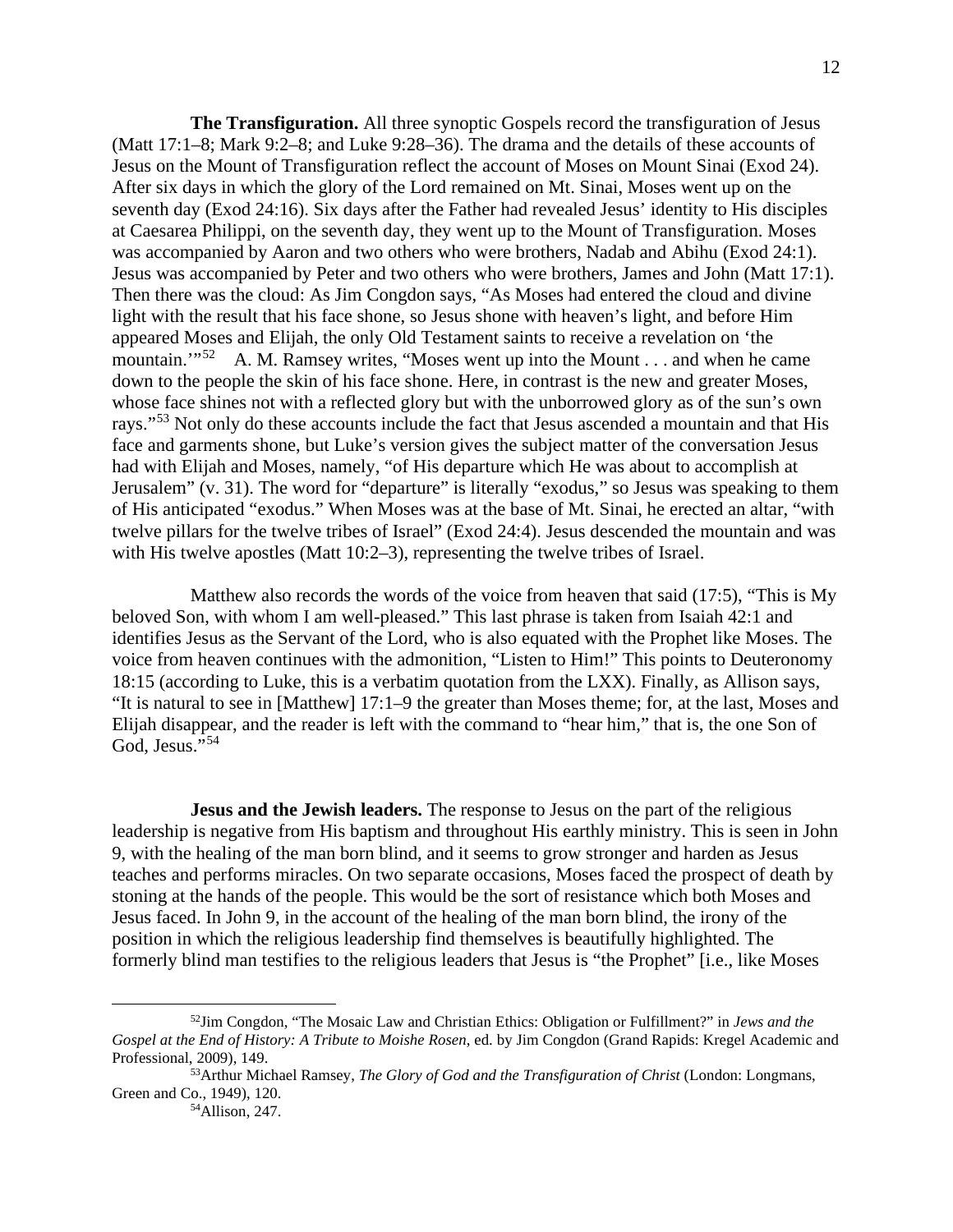(v. 17)]. [55](#page-12-0) Yet even as they are rejecting Jesus and His disciple, they are claiming to be the disciples of Moses!<sup>[56](#page-12-1)</sup>

The attitude of Israel's leadership toward Moses could be expressed with the words of Exodus 2:14: "Who made you a prince or a judge over us?" Likewise, the refusal to recognize the authority of Jesus by the religious leadership resulted in an increasing level of hostility, which ultimately led to the Crucifixion. This hostility is evidenced in each of the gospels. In Matthew 21, Jesus' authority is challenged to the point that He relieves the chief priests and Levites of their spiritual authority and transfers it to the apostles as the leadership of the remnant of Israel  $(21:43, 45)$ <sup>[57](#page-12-2)</sup>. This resistance results in Jesus' seven-fold pronouncement of woe against the scribes and Pharisees in Matthew 23.[58](#page-12-3) This is in sharp contrast to the response of the crowds who were saying, "This is the prophet Jesus, from Nazareth in Galilee" (Matt 21:11).

With this as background, it is significant that Jesus is aware of His coming violent death.<sup>[59](#page-12-4)</sup> This and the destruction of the Temple were specific prophecies, which came true, just as He had said. Rejection was always a result of the ministry of God's prophets and would be supremely evident in the death of the Servant of the Lord/Prophet like Moses. Even as Moses had offered himself as an atoning redeemer (Exod 32:32), the prophecy of Deuteronomy 18:15 must have included His willingness to offer Himself. Only in this manner could atonement be made, not only for His own people, but for "all the families of the earth" (Gen 12:3).

**The Last Supper.** The Last Supper is recounted in all four gospels (Matt 26:17–30; Mark 14:12–25; Luke 22:7–23; and John 13) and is presented as the antitype of the sacrifice at the original Passover. Even though Moses is most prominently associated with the covenant at Mt. Sinai, in which the sacrificial system provided temporary atonement for sin through the sacrifice of a bull or a goat (see Lev 4–7:10; 17:11), the Last Supper was a Passover meal, which drew attention to Exodus 12 and the offering of a lamb. The Passover lamb was intended to point forward to the Servant of the Lord (Isa 52:13–53:12), who was also a Lamb. Isaiah says that He would offer Himself as the Lamb, who would "not open His mouth," but was "like a lamb that is led to slaughter" (Isa 53:7). Moses commanded the slaying of a lamb; Jesus offered Himself as the Lamb. At the beginning of His earthly ministry, He had been introduced as "the Lamb of God who takes away the sin of the world" (John 1:29); He ended His life as the Passover Lamb, providing ultimate atonement for sin. His death inaugurated the New Covenant. It is worth noting that other than Moses and Jesus, no other prophet ever instituted a covenant.

#### **The Prophet in Acts**

<span id="page-12-0"></span><sup>&</sup>lt;sup>55</sup>Although the definite article is not present, the predicate nominative precedes the copulative verb, and the context requires invoking Colwell's Rule. After the blind man's confession, the leaders threaten to expel anyone who confessed Jesus *as Messiah* from the synagogue (v. 22).<br><sup>56</sup>See Jim R. Sibley, "The Messianic Jewish Apologetic Purpose of John 9," (paper presented at the

<span id="page-12-4"></span><span id="page-12-3"></span><span id="page-12-2"></span><span id="page-12-1"></span>annual meeting of Evangelical Theological Society, Messianic Jewish Studies Section, San Antonio, Texas, 16 November 2016).

<sup>57</sup>See Turner, 236–51. 58Ibid., 269–397. 59Cho, 159–64.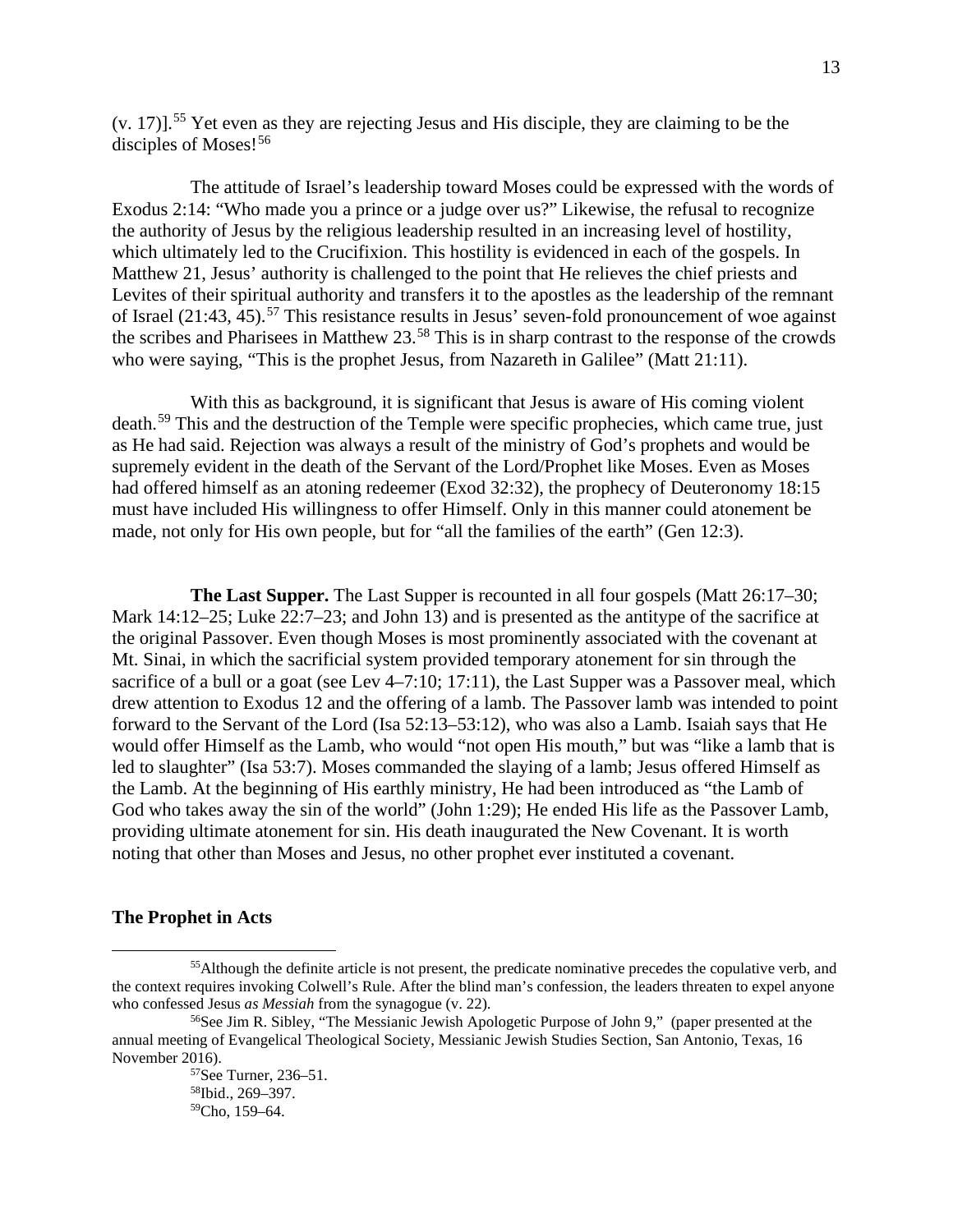The Gospel of Luke can be seen as a prequel to the Book of Acts. So it should come as no surprise that Luke's "account of the things accomplished among us" (Luke 1:1) should set the stage for the events which followed. In the last chapter of Luke, we have the account of the Emmaus road encounter. Feiler says of this story: "Luke . . . through Cleopas' summary of Jesus' earthly ministry, prepares the reader for the explicit identification of Jesus as the prophet like Moses in Acts 3:22–23."<sup>[60](#page-13-0)</sup> Indeed, the only explicit citations of Deuteronomy 18:15 come from the Book of Acts.

Preaching about Jesus in the courts of the Temple, Peter proclaimed, "Moses said, 'The Lord God will raise up for you a prophet like me from your brethren; to Him you shall give heed to everything He says to you. And it will be that every soul that does not heed that prophet shall be utterly destroyed from among the people'" (Acts 3:22–23). Here, it is not that Jesus and Moses are adversaries, but that Moses is actually a witness to the identity of Jesus—more than that, Moses is the prosecuting attorney, demanding obedience to Him and warning that the only alternative is destruction.[61](#page-13-1) As Feiler says, "The quotation bases a soteriological imperative upon a Christological claim." <sup>[62](#page-13-2)</sup> The Jewish people must listen to Jesus or suffer the judgment of God, even as their forefathers in the wilderness, since Jesus is the prophet like Moses.

Then, in Acts 7, Stephen quoted the prophecy from Deuteronomy 18 in his sermon, just before his martyrdom. He made the point that Jesus was the prophet like Moses, and the leaders had not heeded the warning to listen to Him, but instead had offered Him up for crucifixion. In Acts 7:37, he said, "This is the Moses who said to the sons of Israel, 'God will raise up for you a prophet like me from your brethren."' In this context, it is important to understand that the Prophet like Moses does not *reject* Israel, but He has *divided* Israel. In the Book of Acts, as Jacob Jervell says, "Israel has not rejected the gospel, but has become divided over the issue." $63$ 

#### **Conclusion**

The prophecy of the Prophet like Moses, found in Deuteronomy 18:15–19, is a messianic prophecy that speaks directly and solely of the coming Deliverer, later known as the Messiah. He is evidenced in Isaiah's prophecies of the Servant of the Lord, "but," as Paul says, "when the fullness of the time came, God sent forth His Son, born of a woman, born under the Law, so that He might redeem those who were under the Law, that we might receive the adoption as sons" (Gal 4:4–5). Those who were the human instruments in the production of the books that comprise the Scriptures of the New Covenant were not ignorant of the original intent of Torah, neither did they twist Scripture to conform to their faith in Jesus. When they saw fulfillment of this prophecy in Jesus, it was because they were reading Torah correctly.

<sup>60</sup>Feiler, 188.

<sup>61</sup>The warning here comes from Lev 23:29, but is consistent with the warning in Deut 18:19.  $62$ Ibid., 47.

<span id="page-13-3"></span><span id="page-13-2"></span><span id="page-13-1"></span><span id="page-13-0"></span><sup>63</sup>Jacob Jervell, "The Divided People of God," in *Luke and the People of God: A New Look at Luke-Acts* (Minneapolis, MN; Augsburg Publishing House, 1972), 49.